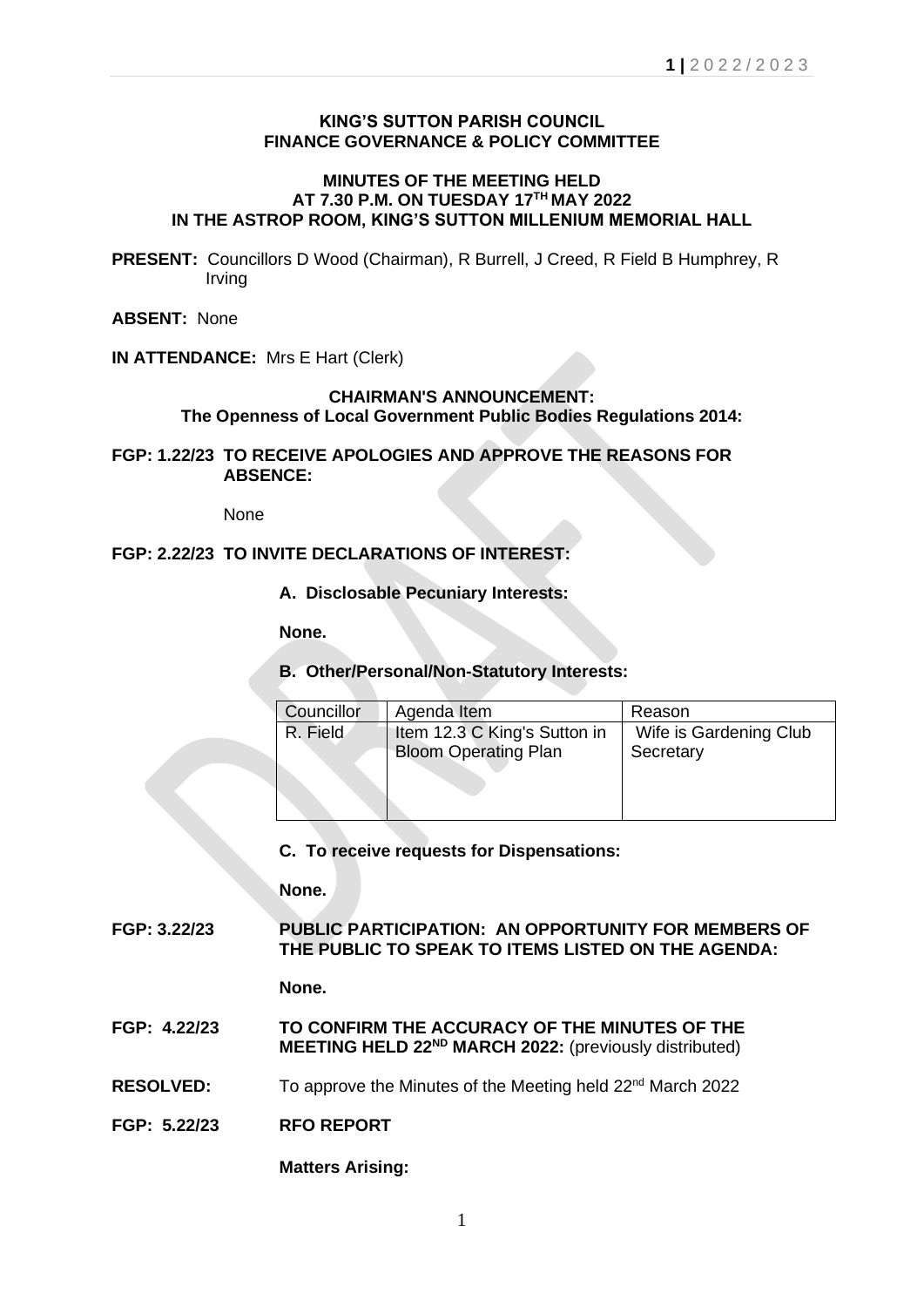# **Minute FGP: 98.21/22 A**

The £361.73 received was actually from Northants CALC for the Asset Mapping Project; the grass cutting grant for 2021/22 was finally received on 4th May 2022 and therefore appears on the 2022-23 accounts.

#### **Minute FGP: 100.21/22 Mums and Tots**

Invoices for March and April have been paid

#### **Minute FGP: 102.21/22**

Cllr Malcolm is working with Eyelid Productions to ensure all information required is transferred over from the current website. The Clerk will complete the various tutorial sessions in May. The Communication Working Group will run a session to show how to set up the new email addresses.

#### **Minute FGP: 103.21/22**

A letter of thanks was received from Ability for the £1000 grant.

#### **Minute FGP: 104.21/22**

The library shelving has been installed and was well received by residents.

# **RESOLVED:** To obtain quotes to replace the signage with professional ones, having checked requirements with the resident who keeps it clean and tidy.

**Action:** Cllr Field, Clerk

# **Minute FGP: 106.21/22 A**

Amazon has paid the Parish Council £673.10 to cover damage to the lamp post on Sandringham.

#### **The Clerk was thanked for her report.**

# **FGP: 6.22/23 INTERNAL CONTROLS 2022: A. To review the Receipts and Payments Account to 24th May 2022**

The report for May was **noted.**

**Noted** that the Clerk would request that the grass on the Rec be cut just prior to the Jubilee celebration.

The Clerk clarified that the £873.10 Listed under "10. Other Receipts" consisted of a £200 donation for keeping Parish Council documentation safe and a £673.10 payment from Amazon for damage done to a lamp post by a delivery driver.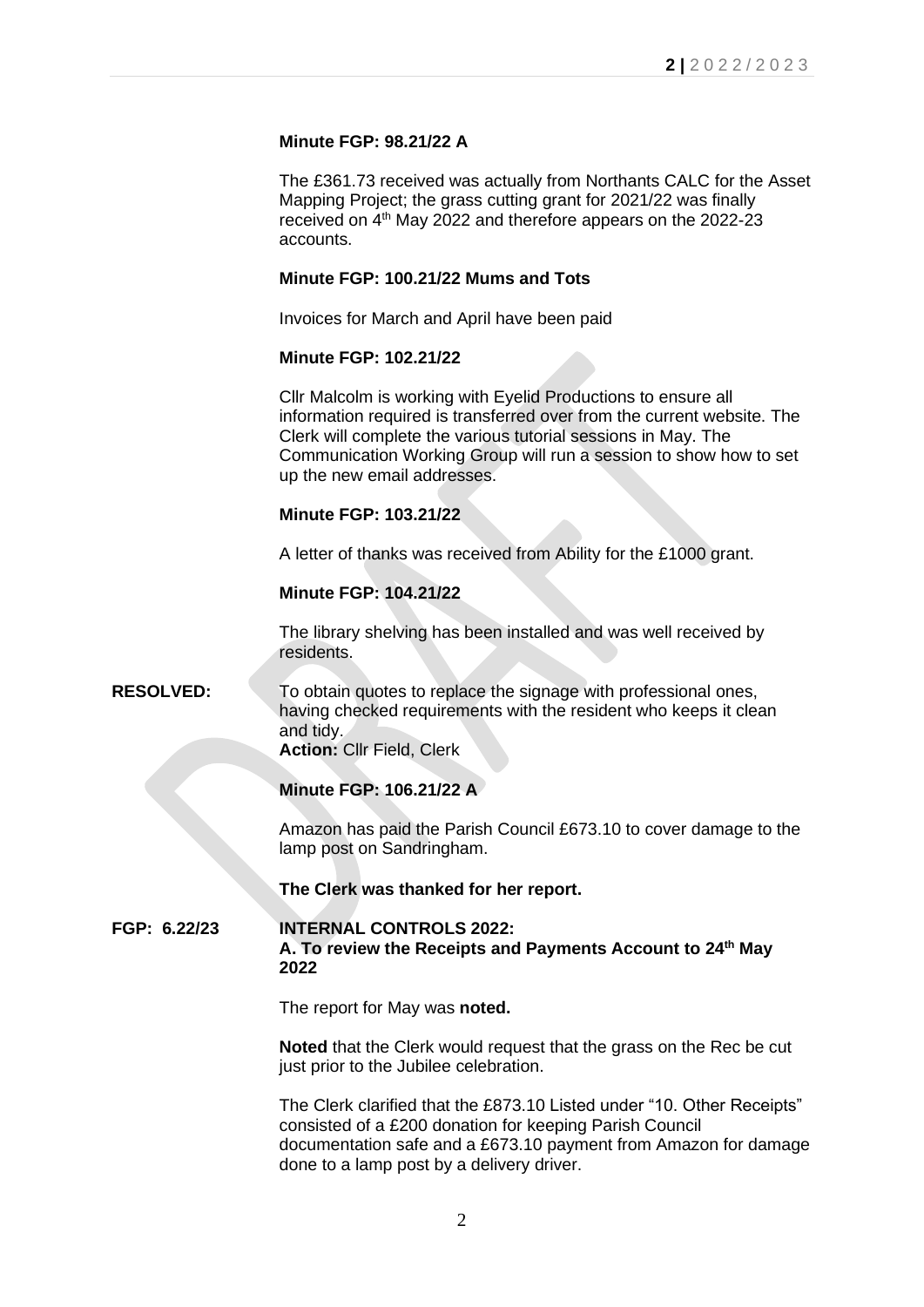Noted that allocated expenditure to date under 7.2 "Queen's Platinum Jubilee was £1100 of the £2000 budgeted (actual expenditure year to date of £593.95 was £100 to Kings Sutton Sequence Dancing Club and £493.95 of a total of £1000 allocated to the Jubilee Event on the Rec)

**RESOLVED:** To recommend that the Parish Council be minded to release the remaining £900 in the budget for the Jubilee Event on the Rec if requested, supported by evidence of expenditure.

# **C. To Appoint the Councillor for Internal Controls for 2022/2023**

**RESOLVED:** To appoint Cllr Loughran as the Councillor for Internal Controls for 2022/2023

### **FGP: 7.22/23 TO REVIEW COMMENTS AND DETERMINE ACTIONS ARISING FROM THE INTERNAL AUDITOR'S REPORT WITH REGARD TO: A. Allocations of designated reserves**

The comments from the internal auditor's report were reviewed, noting that he had felt that some areas could be incorporated into the annual budget as they were for small sums. Agreed that any category which required budgetary allocation from one year for expenditure in another should be retained, in order that the allocated budget was not absorbed into general reserves.

All categories were reviewed with recommendations **RESOLVED** as follows:

- To increase Lighting Renewals by £20,000 to £33,000 by viring £20,000 across from LGR Northamptonshire, leaving 5,000 under LGR Northamptonshire.
- To combine Play Area Renewal with Play Area new equipment.
- To delete Bus Shelters repairs
- To add a new category: Elections, allocating £450

# **B. Clerk Purchasing Items with her Debit Card**

### **RESOLVED:** After due consideration of the comments of the Internal Auditor, to recommend keeping under review the option to open a multipay charge account but not to apply at the present time**.**

#### **C. Financial Regulations Review**

**Noted** that, for transparency, the Model Financial Regulations 2019 had been compared with the adopted Regulations of 2016 (as amended in 2019) and the Parish Council specific variables incorporated and these were presented for review.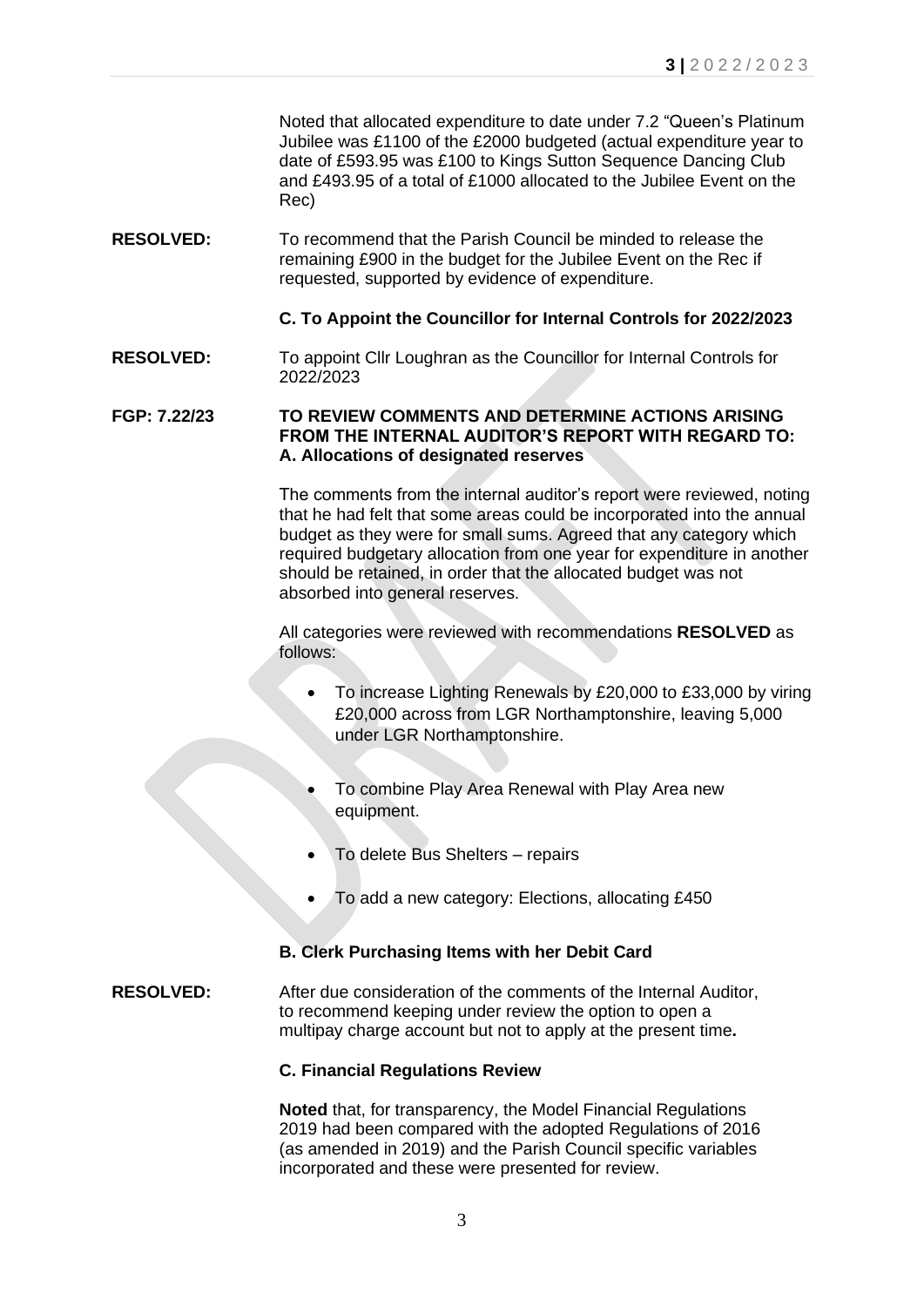| <b>RESOLVED:</b> | To recommend approval of the 2019 documentation as circulated       |
|------------------|---------------------------------------------------------------------|
|                  | with the following amendments:                                      |
|                  | Para 6.20 – delete final sentence                                   |
|                  | Para 11.4 – remove reference to grants (as the Parish Council has a |
|                  | separate policy)                                                    |

# **FGP: 8.22/23 STATEMENT OF KEY OBJECTIVES 2022/23: REVIEW**

**RESOLVED:** To recommend amending the current Statement as follows:

To delete:

Updating Photography on Village Website Producing a Flood and Emergency Plan Installing safety surfacing in the Toddler Play Area and other play areas on the Recreational Ground Installing CCTV at Millennium Hall Supporting village clubs and activities post Pandemic Annual Christmas Fayre Involvement in Plant a Tree for the Jubilee Scheme Reviewing frequency of trains stopping at Kings Sutton

To add:

Continued monitoring of all safety surfacing for suitability. AS10 diversion

#### **FGP: 9.22/23 GRANT APPLICATIONS: A. Football Club**

Detailed correspondence from the Football Club was reviewed. The legal status of the KSPFA was queried.

**Agreed** that it was apparent that a mediation session involving representatives of the Football Club and the KSPFA, facilitated by members of the Parish Council to explore the issues and come to a satisfactory resolution might be beneficial.

**RESOLVED:** To recommend that a meeting is arranged, chaired by Cllr Burrell and attended by the Clerk, Cllr Read-Maskell (KSPA Representative) and key representatives of the KSPFA and Football Club with the aim of reaching agreement regarding future mowing equipment provision.

 **B. Church: item deferred** pending receipt of grant form

# **FGP: 10.22/23 TERMS OF REFERENCE/REMITS: TO CONSIDER A. Remit for Biodiversity Warden**

**RESOLVED:** To recommend adopting the remit as circulated and advertising the role in the King's Sutton Times and on Social Media.

### **B. TOR for King's Sutton – its life and times**

**RESOLVED:** To recommend that Cllr Wood represents the Parish Council on the Working Group which would their produce their own TOR and that the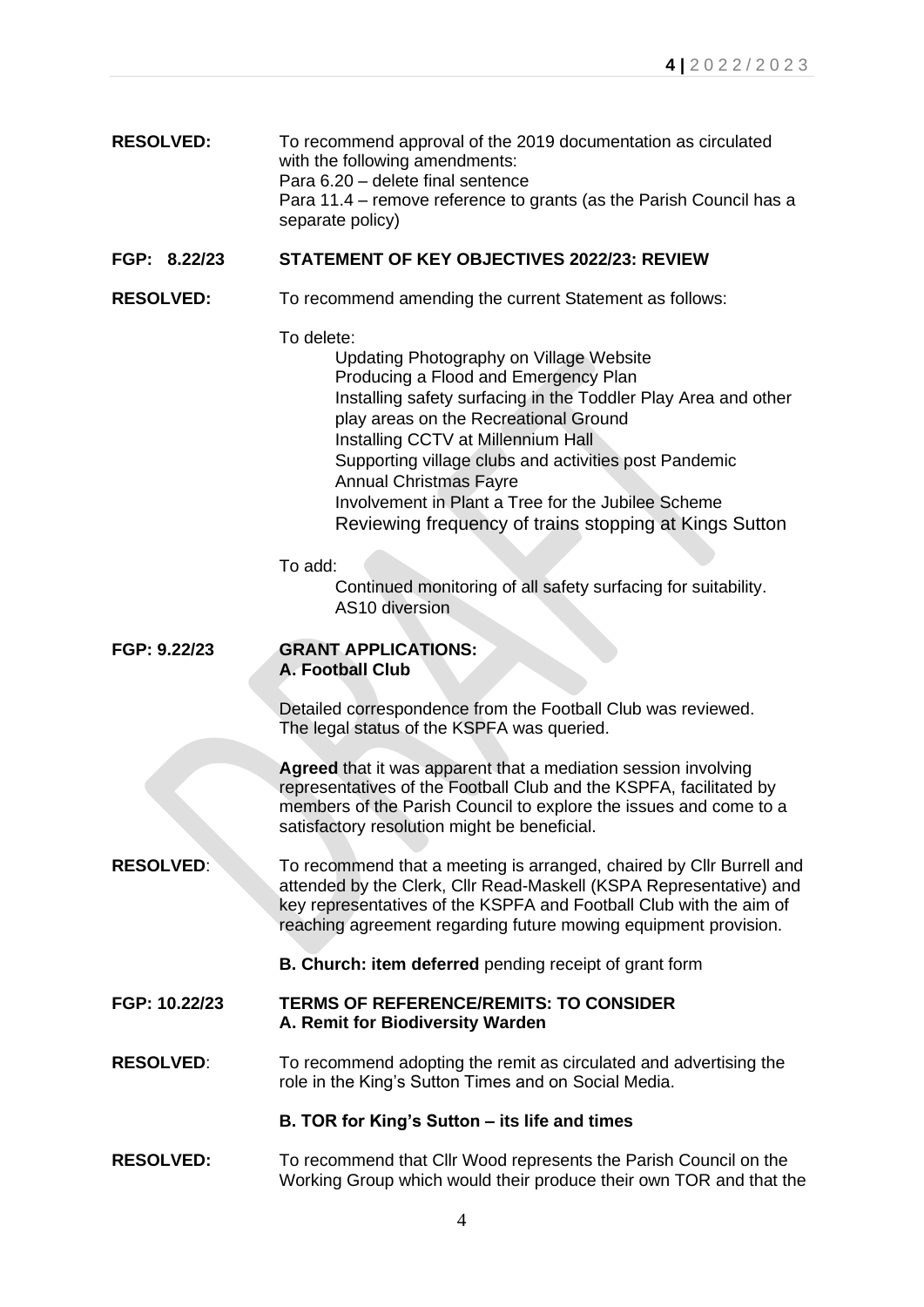Parish Council consider favourably any request for financial support necessary in order for the group to meet its objectives.

**Noted** that the focus currently was on changes since 1993; it was felt important to somehow ensure that the previous information was also incorporated into the scope.

### **FGP: 11.22/23 TO CONSIDER PURCHASING: A. A Fireproof Safe/Cabinet**

**RESOLVED:** To recommend purchasing a Fireproof two-drawer filing cabinet (currently available at £685.00 plus VAT) and to inform the donors of the Parish Council's purchase, whilst asking them if they had any other documentation they wished to deposit for safekeeping.

**RESOLVED:** To recommend exploring how current hard copies can be transferred to digital records.

# **B. Camera To Prevent Fly Tipping**

#### **RESOLVED:** To recommend that no decision be made until the following information is available for consideration:

- The current scale of the issue of fly tipping
- The responsibility for its collection
- The mechanism for proper storage of data
- How GDPR/Privacy issues are to be addressed (Policy Documentation and Procedures)

Regarding litter picking responsibilities, the Committee noted a communication from WNC but felt that detail regarding the schedules for litter picking the verges and road sweeping should be made available.

**Agreed** to seek clarification. **Action:** the Clerk

#### **C. A Wormery**

**RESOLVED:** To recommend purchasing a Wormery as selected by King's Sutton Primary Academy from a list provided by the Clerk. .

#### **FGP: 12.22/23 POLICY REVIEWS: A. To Note Updated Schedule**

**RESOLVED:** To recommend that the schedule be noted, with the following addition: Emergency Planning Policy

> **Noted** that the Clerk would seek clarification regarding Councillors being allowed to claim for ink and consumables with a view to amending the Expenses policy

> **Agreed** that in order to save on paper/ink and resources, that Cllr Humphrey would trial using the projector at the next PC meeting to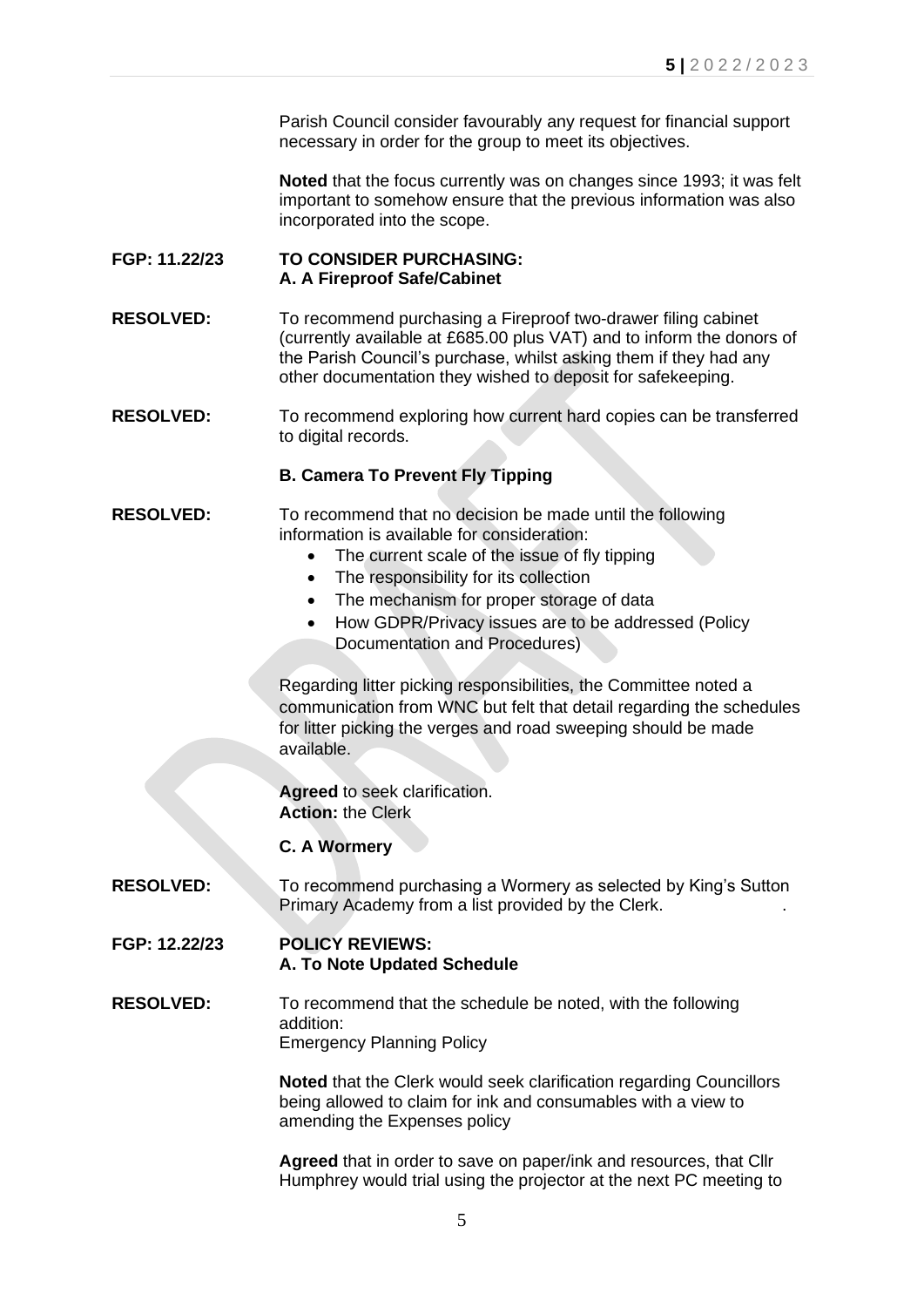display documentation and the Clerk would advise the Councillors when issuing the summons.

# **B. Grants of Financial Assistance**

**RESOLVED:** To recommend approval of the policy with the following amendment: Exceptional grants of up to £3000.00 amended to £5000.00

> **Noted** that if donations/grants were to be allocated under budget headings other than "grants" (eg Jubilee") formal completion of the grant form would not normally be required.

# **C. King's Sutton in Bloom Operating Plan**

**RESOLVED:** To recommend approval of the plan.

# **D. Charges for the Use of Land owned by the Parish Council**

**RESOLVED:** To recommend approval of the policy

# **E. Commemoration of Past Members**

**RESOLVED:** To recommend approval of the policy with the additional of the option to purchase a memorial plaque.

# **F. Memorial Bench Policy**

- **RESOLVED:** To recommend approval of the policy as amended to include details of the approved plaques and with the cost of a dedicated bench increased to £1500 to reflect the increase in suppliers' costs.
	- **G. Email protocol**

Item **deferred.**

**H. Safeguarding protocol**

**RESOLVED:** To recommend approval of the policy

### **FGP: 13.22/23 PROJECT UPDATES: A. Cemetery**

**Noted** that the Clerk would continue to try and obtain an update on the purchase from Bower Bailey.

#### **B. EV Charging Points**

**Noted** that the Clerk had completed the OZEV grant acceptance paperwork and would raise the purchase order once the legal agreement between BP Chargepoint and KSMMH was finalised.

# **C. LED lighting**

**Agreed** to obtain a quote from Zeta lighting for review at the July Meeting of the Finance, Governance and Policy Committee.